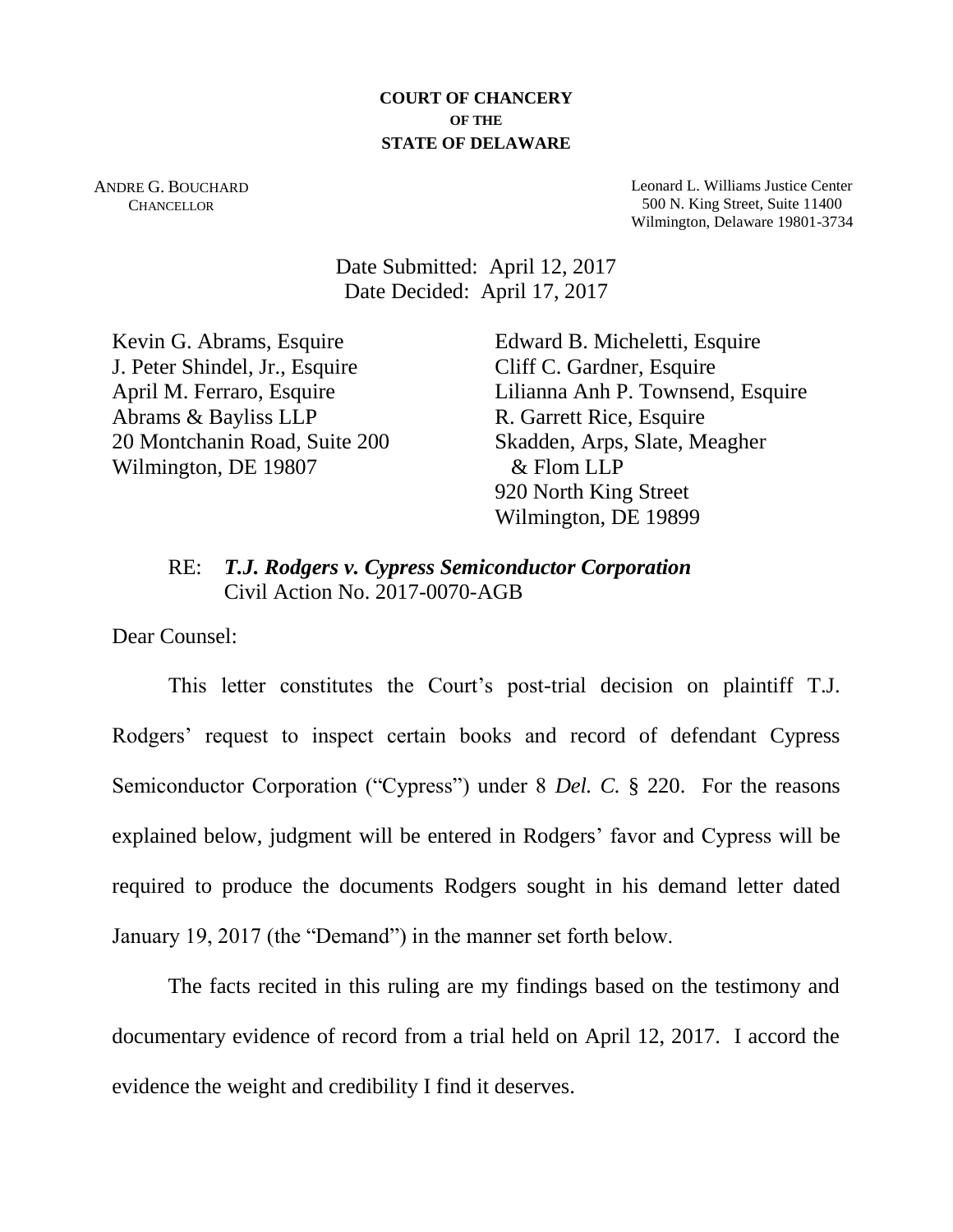## **I. Background**

Cypress is a semiconductor design and manufacturing company with its principal place of business in San Jose, California. Rodgers founded Cypress in 1982 and served as its President and Chief Executive Officer for the next 34 years. He beneficially owns approximately 2.35% of Cypress' outstanding common stock.

In April 2016, Rodgers resigned from his position as Cypress' President and CEO, but he remained on the board until August.

On August 10, 2016, Cypress' board of directors, including Rodgers, appointed Hassane El-Khoury as the company's new President and CEO, and appointed Ray Bingham, who was then Chairman of the Board, as the Executive Chairman of the Board "to assist Mr. El-Khoury in his transition to the role of President and Chief Executive Officer."<sup>1</sup> The board meeting minutes describe the "Executive Chairman" position as "a newly created position in which Mr. Bingham will function as both an executive officer of the Company and as the Chairman of the Board of Directors."<sup>2</sup> Bingham's compensation as Executive Chairman, which Rodgers believes is excessive, includes almost \$900,000 in bonus

 $1$  JX15 at 1.

<sup>2</sup> *Id.*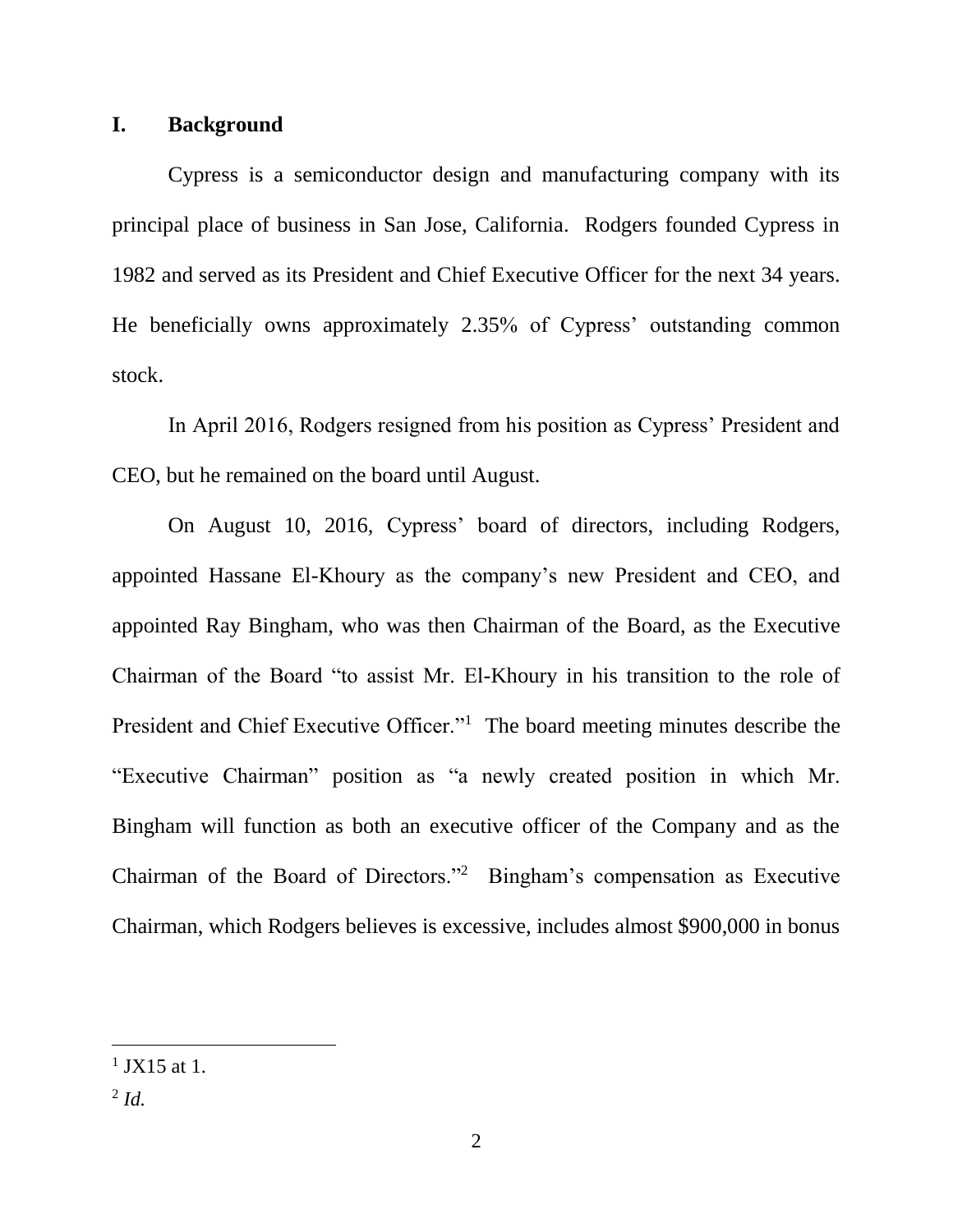and salary per year, and a grant of \$4.5 million of restricted stock units. At the end of its August 10 meeting, the board accepted Rodgers' resignation from the board.

On November 3, 2016, Lattice Semiconductor Corporation ("Lattice") publicly announced that it had signed a definitive merger agreement with an affiliate of Canyon Bridge Capital Partners, Inc. ("Canyon Bridge"), a global private equity buyout firm, pursuant to which Lattice would be acquired by Canyon Bridge. Because Canyon Bridge received its initial funding from investors in China, the transaction is currently awaiting approval by the Committee on Foreign Investment in the United States. The press release announcing the transaction described Bingham as a "Founding Partner" of Canyon Bridge and quoted Bingham's remarks on the merger.<sup>3</sup>

On December 1, 2016, Rodgers e-mailed Bingham, copying the rest of the board, suggesting that Bingham "lead an effort to eliminate Cypress' Executive Chairman position."<sup>4</sup> In his email, Rodgers laid out the case for why he thought the substantial costs the company was incurring to pay for the Executive Chairman position—equating to about a penny per share of Cypress stock—outweighed any benefits the Company was receiving from Bingham's service in that position. On December 7, 2016, Cypress' Chief Legal Officer responded to Rodgers' email,

 $3$  JX19 at 1.

<sup>4</sup> JX14.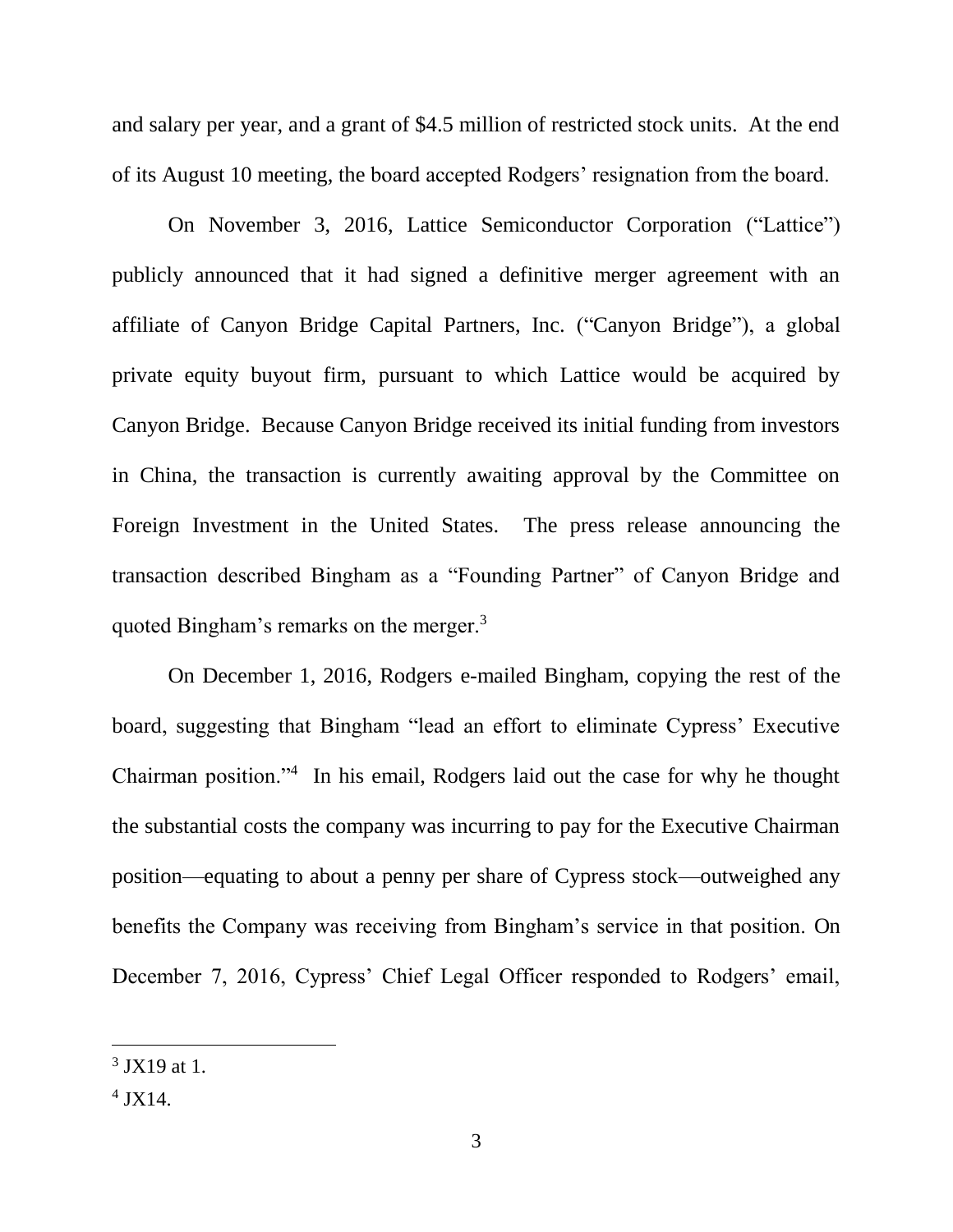stating that "the Board has received your email and is meeting to address each of your concerns."<sup>5</sup>

On December 9, 2016, Rodgers sent a letter to the Cypress board, expressing concern that Canyon Bridge was competing with Cypress for acquisition opportunities in the semiconductor industry and that Bingham had violated Cypress' Code of Business Conduct and Ethics by simultaneously serving as the Executive Chairman of Cypress and a founding partner of Canyon Bridge. The letter also stated that Bingham's involvement in Canyon Bridge "is not just a hypothetical conflict of interest problem; it presents tangible risk to Cypress stockholders."<sup>6</sup>

On January 19, 2017, Rodgers served on Cypress a demand to inspect certain books and records, including stocklist materials, under 8 *Del. C.* § 220. The Demand recited seven purposes for the requested inspection, including to:

- Communicate with stockholders of the Company regarding matters of common interest, including but not limited to the composition of the Company's Board of Directors.
- Investigate possible mismanagement and breaches of fiduciary duty by members of the Company's management and the Board.
- Evaluate the suitability of all current members of the Board to continue serving as directors of the Company.

<sup>5</sup> JX16.

<sup>6</sup> JX121 at 1.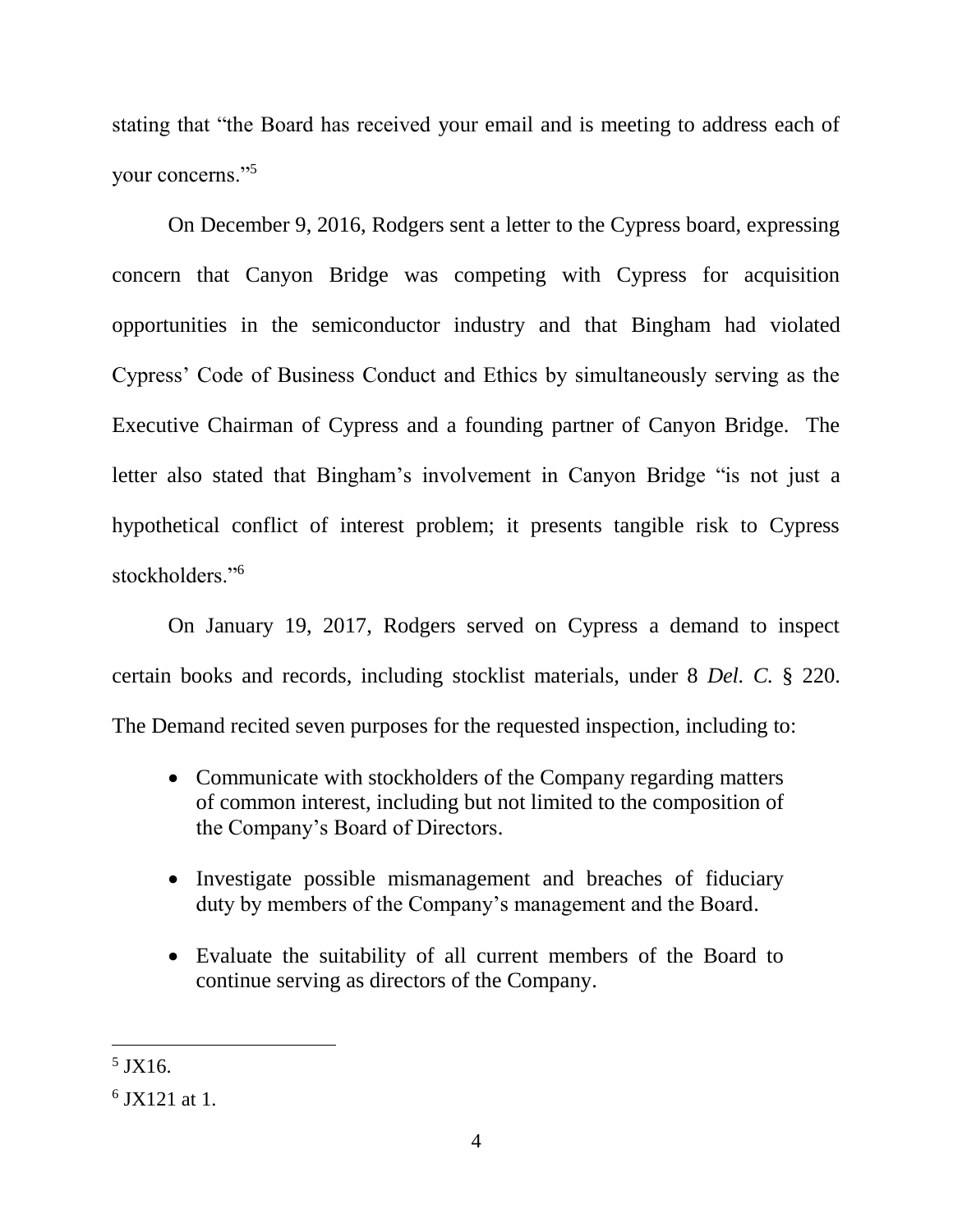- Evaluate the ability of the Board to consider impartially whether the Company should initiate litigation against Bingham, its Lead Independent Director, Chairman of the Audit Committee, and other current members of the management and/or the board.
- Evaluate possible litigation or other corrective measures.<sup>7</sup>

The Demand set forth eighteen categories of requested information, and enclosed a form of confidentiality agreement Rodgers was prepared to sign.

On January 26, 2017, Cypress responded to the Demand, agreeing to provide Rodgers with the requested stocklist materials, subject to the execution of a confidentiality agreement and payment of \$2,500, and directing Rodgers to where he could find Cypress' publicly available bylaws.<sup>8</sup> The response otherwise denied the Demand, stating that "Rodgers is not entitled under Delaware law to inspect the Company's books and records for his remaining stated purposes because he has set forth no credible basis to infer that a non-exculpated breach of fiduciary duty has occurred."<sup>9</sup>

On January 30, 2017, Rodgers filed his complaint in this action to compel the production of the books and records requested in his Demand.

On February 3, 2017, Rodgers, through his trust, submitted a letter to Cypress in connection with Cypress' 2017 annual meeting of stockholders,

9 *Id.* at 2-3.

 $7$  JX24 at 2.

<sup>8</sup> JX11 at 1-2.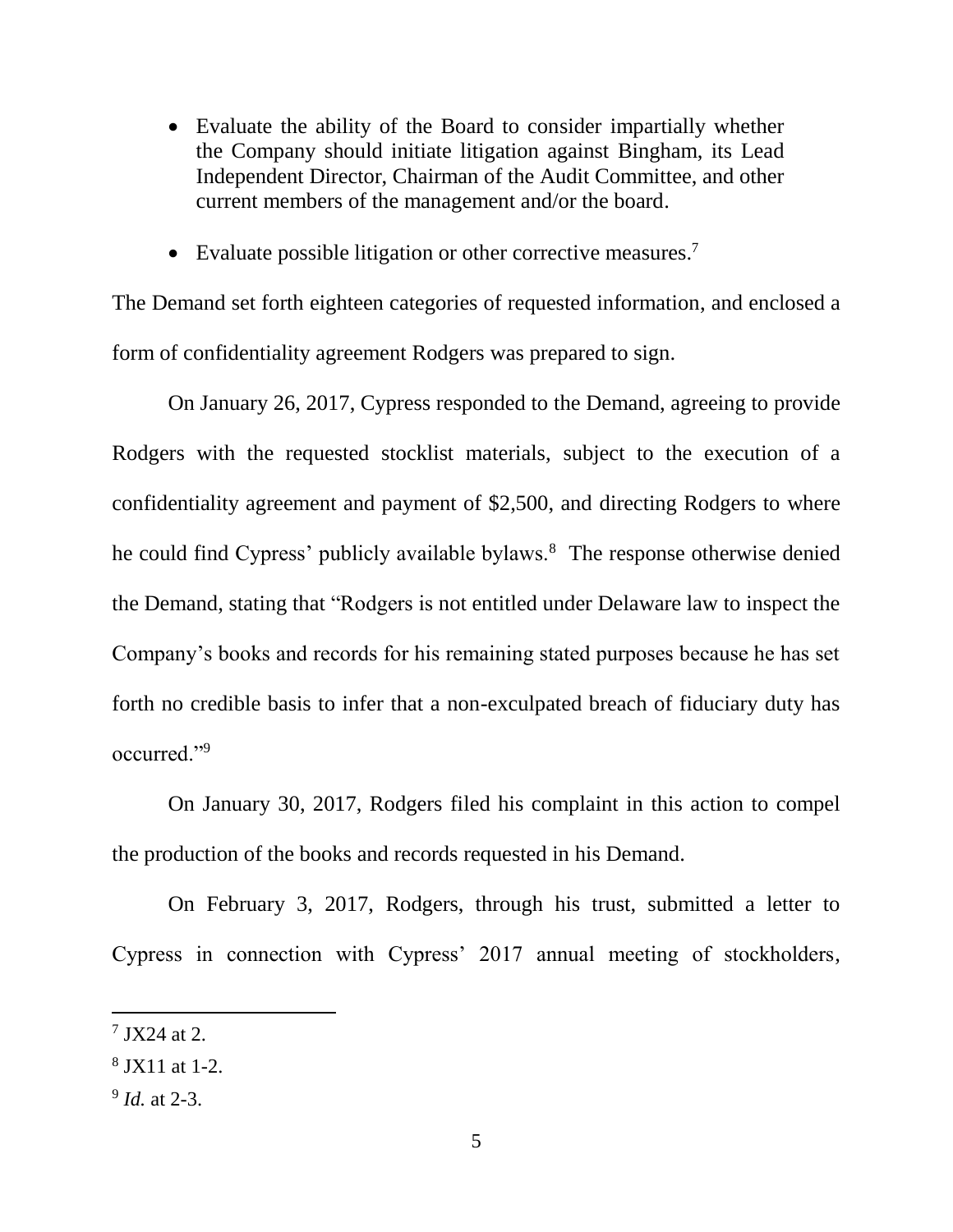announcing his intention to nominate J. Daniel McCranie and Camillo Martino to the board. On February 17, 2017, Rodgers publicly announced a proxy contest for this purpose.

#### **II. Analysis**

Section 220(b) of the Delaware General Corporation Law provides that "any stockholder . . . shall, upon written demand under oath stating the purpose thereof, have the right . . . to inspect for any proper purpose . . . (1) the corporation's stock ledger, a list of its stockholders, and its other books and records." Cypress does not dispute that the Demand satisfies the form and manner requirements of Section 220. Rather, the basis of Cypress' defense is that Rodgers has failed to carry his burden to demonstrate a proper purpose.

### **A. Rodgers Has Established a Proper Purpose for his Demand**

Under Section 220(b), a proper purpose is one that is "reasonably related to such person's interest as a stockholder."<sup>10</sup> In *GM & M Group Inc. v. Carroll*, our Supreme Court held that, "once a proper purpose has been established, any secondary purpose or ulterior motive of the stockholder becomes irrelevant."<sup>11</sup>

A stockholder bears the burden of establishing a proper purpose "to inspect the corporation's books and records, other than its stock ledger or list of

<sup>10</sup> 8 *Del. C.* § 220(b).

<sup>11</sup> *CM & M Gp., Inc. v. Carroll*, 453 A.2d 788, 792 (Del. 1982).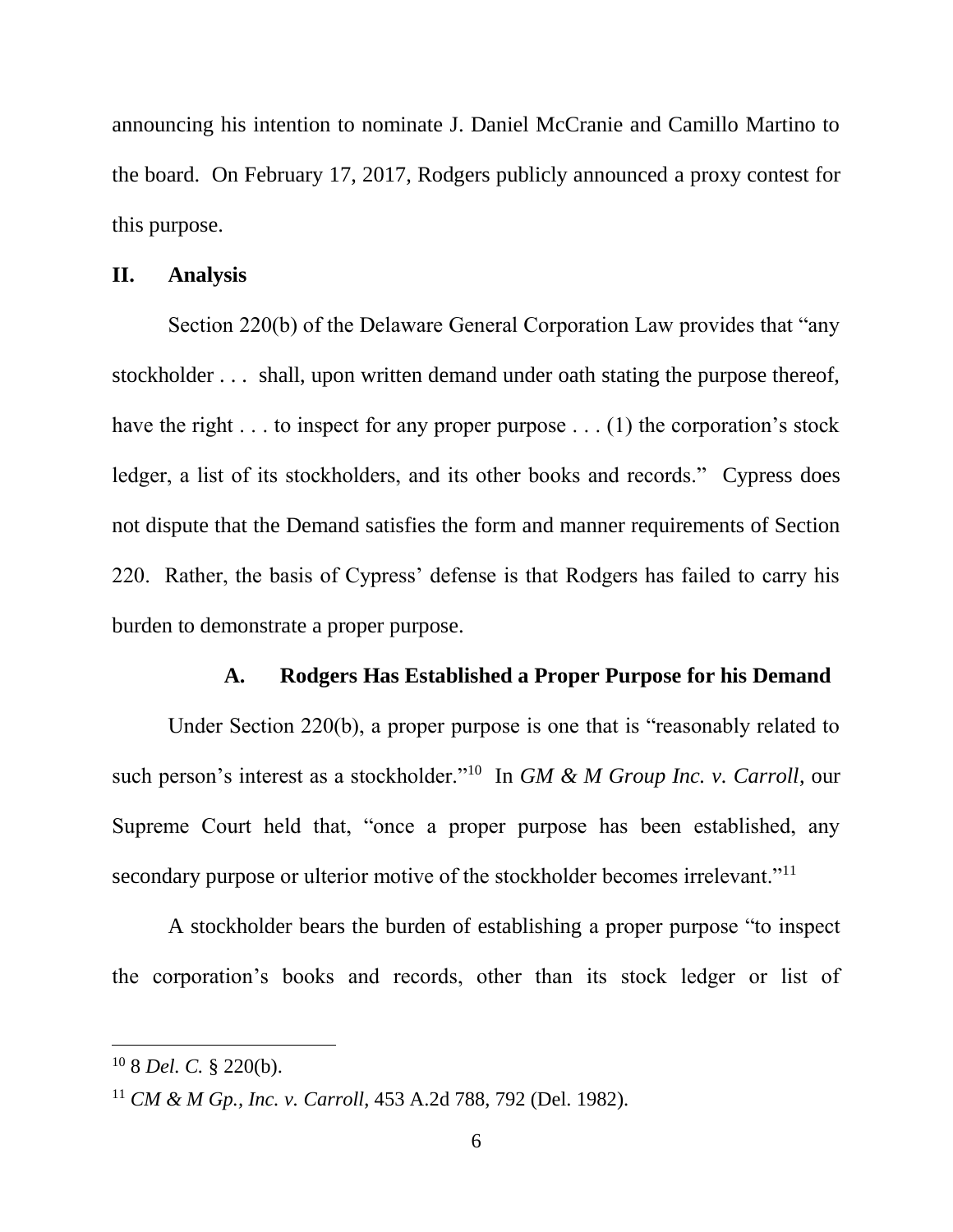stockholders."<sup>12</sup> In *Seinfeld v. Verizon Communications, Inc.*, the Supreme Court explained the nature of this burden when documents are sought to investigate possible mismanagement, as follows:

A stockholder is not required to prove by a preponderance of the evidence that waste and [mis]management are actually occurring. Stockholders need only show, by a preponderance of the evidence, a credible basis from which the Court of Chancery can infer there is possible mismanagement that would warrant further investigation – a showing that may ultimately fall well short of demonstrating that anything wrong occurred. That threshold may be satisfied by a credible showing, through documents, logic, testimony or otherwise, that there are legitimate issues of wrongdoing.

Although the threshold for a stockholder in a section 220 proceeding is not insubstantial, the "credible basis" standard sets the lowest possible burden of proof.<sup>13</sup>

Rodgers asserts that his "primary purpose for seeking inspection of the Demanded Materials is to investigate wrongdoing by Bingham and the Board. Specifically, [he] seeks to investigate the extent of Bingham's conflict of interest and to identify what steps, if any, the Board has taken to prevent harm to Cypress as a result of that conflict."<sup>14</sup>

<sup>12</sup> 8 *Del. C.* § 220(c).

<sup>13</sup> *Seinfeld v. Verizon Commc'ns, Inc.*, 909 A.2d 117, 123 (Del. 2006) (internal quotations omitted).

<sup>&</sup>lt;sup>14</sup> Rodgers' Opening Pre-Trial Br. 16.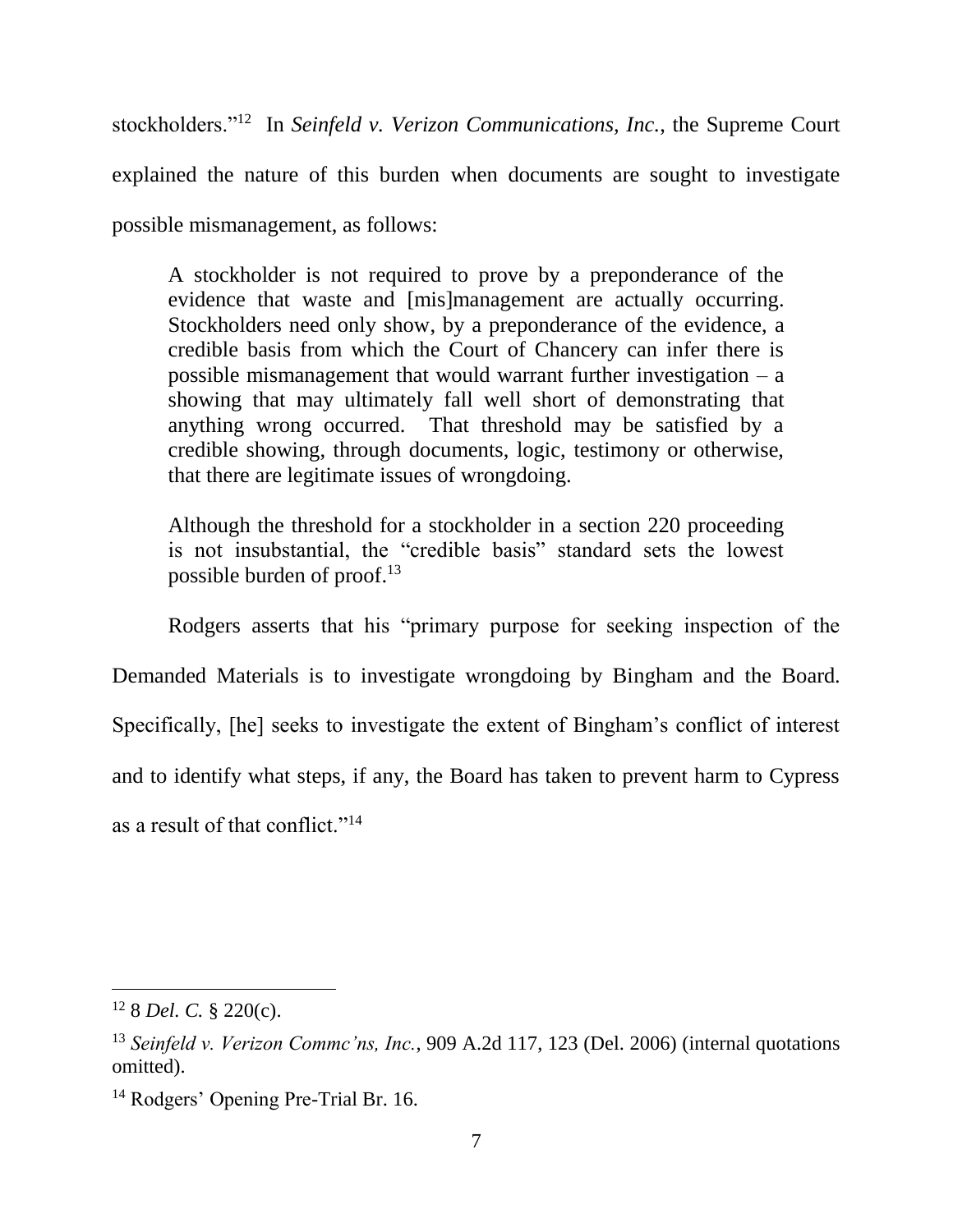"It is well established that a stockholder's desire to investigate wrongdoing or mismanagement is a 'proper purpose."<sup>15</sup> Here, I find that Rodgers has demonstrated, through documents, logic, and testimony, a credible basis to infer potential wrongdoing by Bingham. Specifically, Rodgers has established a credible basis to infer that Bingham may have violated Cypress' Code of Business Conduct and Ethics (the "Code"), which applies to all "employees" of Cypress.

Section III.C.(i) of the Code states, as follows:

You are prohibited from engaging in any activity that interferes with your performance or responsibilities to the Company or is otherwise in conflict or perceived conflict with the Company. Our policies prohibit any employee from accepting simultaneous employment of any kind without written permission of the Company, and prohibit any employee from accepting simultaneous employment with a Company supplier, customer, developer or competitor. Employees are prohibited from taking part in any activity that enhances or supports a competitor's position. Additionally, you must disclose to the Company any interest that you have that may conflict with the business of the Company.<sup>16</sup>

Cypress does not dispute that Bingham simultaneously serves as the Executive Chairman of Cypress and a partner at Canyon Bridge, nor does Cypress assert that it was made aware of or approved Bingham's affiliation with Canyon Bridge before November 3, when Lattice announced its proposed acquisition by Canyon Bridge. Thus, a "credible basis" exists to infer that Bingham violated the Code's

<sup>15</sup> *Seinfeld*, 909 A.2d at 121.

 $16$  JX20 at 2.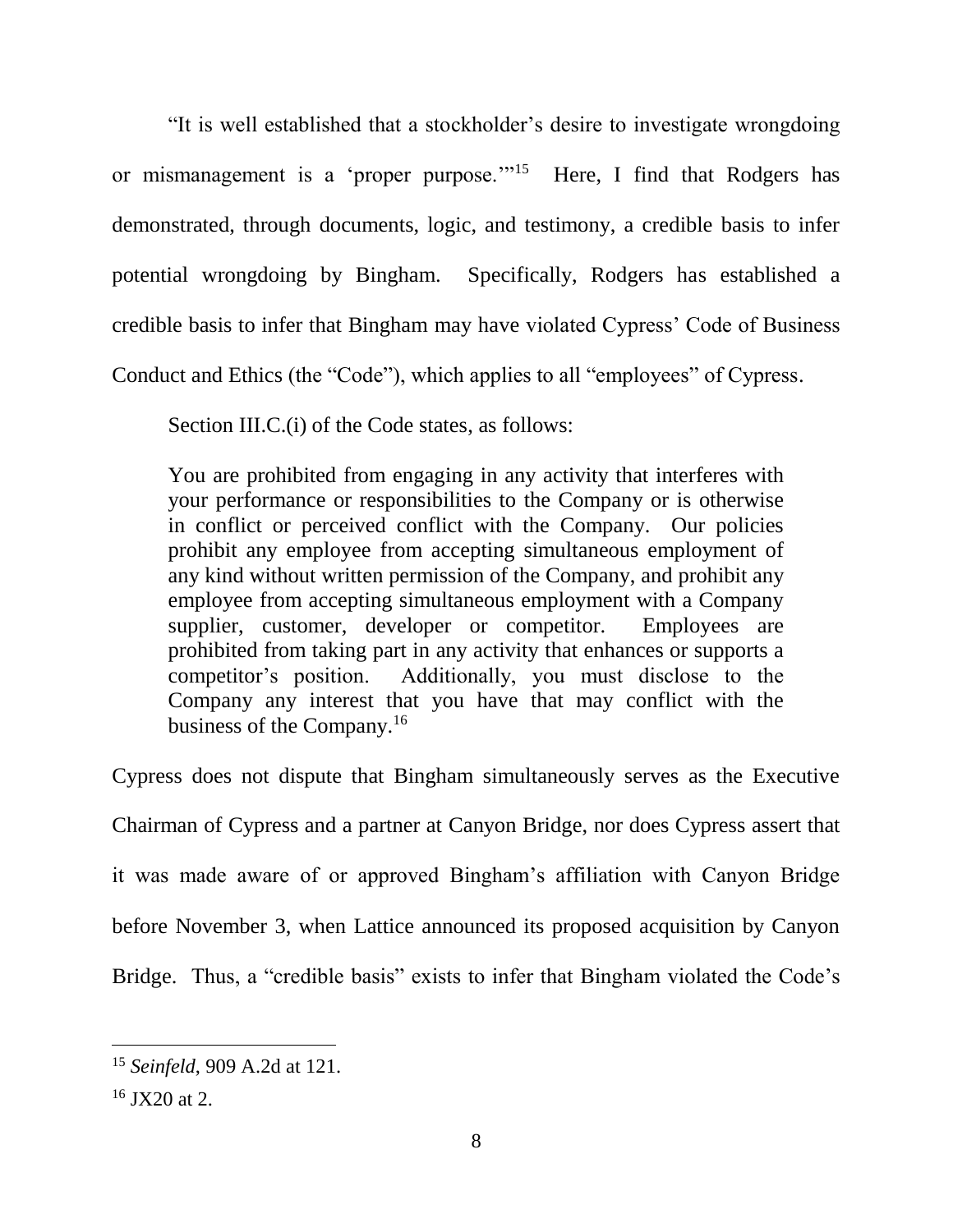prohibition on "simultaneous employment of any kind without written permission of the Company."

Rodgers also credibly testified, consistent with other evidence in the record, that Canyon Bridge competes with Cypress in acquiring companies in the semiconductor industry. According to Rodgers, who is intimately familiar with Cypress from having led the company for 34 years until fairly recently, M&A has been critical to Cypress' survival in the constantly consolidating semiconductor industry and, in fact, Cypress made 32 acquisitions during his tenure.<sup>17</sup> On the other side of the ledger, Canyon Bridge describes itself as a "global private equity buyout firm" that seeks "control investments" in technology companies,<sup>18</sup> and it recently signed an agreement to acquire Lattice, which was an acquisition target of Cypress twice during the past five years, and which approached Cypress in 2016 as a potential "white knight" in response to Canyon Bridge's overture.<sup>19</sup> It thus is certainly reasonable to infer from the record that Cypress and Canyon Bridge are competitors for semiconductor-related acquisition targets.

Bingham, as Cypress' Executive Chairman and a member of its M&A evaluation team,<sup>20</sup> presumably has intimate knowledge of Cypress' M&A strategy

- $19$  Tr. 29.
- $20$  Tr. 12.

 $17$  Tr. 8-11.

 $18$  JX19 at 2.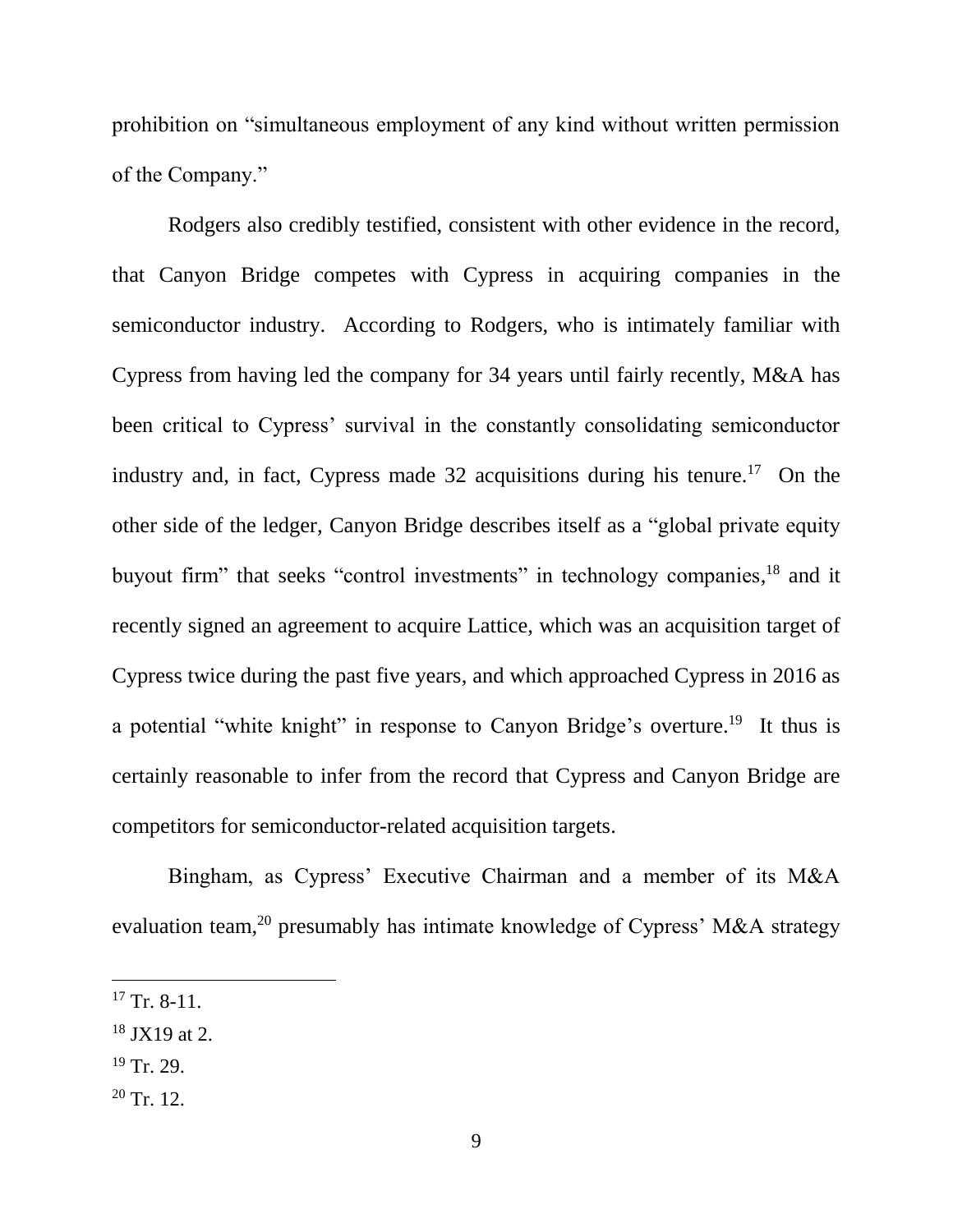and related confidential information. At the same time, he is a "Founding Partner" of Canyon Bridge. The dual hats Bingham wears suggest that his interests with respect to Canyon Bridge may well conflict with the business interests of Cypress.

Rodgers also testified, and Cypress did not dispute, that the telephone number listed under Canyon Bridge's investor contact information in its November 3 press release is a Cypress telephone, which has been answered by a Cypress secretary.<sup>21</sup> Cypress' Code prohibits its employees "from engaging in any activity that . . . is . . . in conflict or perceived conflict with the Company," and a credible basis exists to infer that Bingham has violated this prohibition of the Code.

Finally, Rodgers testified that, until seeing Lattice's November 3 press release, he as well as Cypress' CEO and Chief Financial Officer at the time did not know about Bingham's relationship with Canyon Bridge.<sup>22</sup> Cypress offered no contrary evidence on this point. Because Bingham was quoted in the press release as the "Founding Partner" of Canyon Bridge, it would be logical to infer that Bingham already was involved with Canyon Bridge before November 3. Thus, a credible basis exists to infer that Bingham may have violated the Code's

 $21$  Tr. 36-37.

 $22$  Tr. 28, 33. Rodgers' testimony on this point differed in certain respects from the contents of an anonymous letter he received in the mail. JX22. Cypress objected to the admissibility of this document on hearsay grounds. Since I have placed no weight on the document in question, that issue is moot.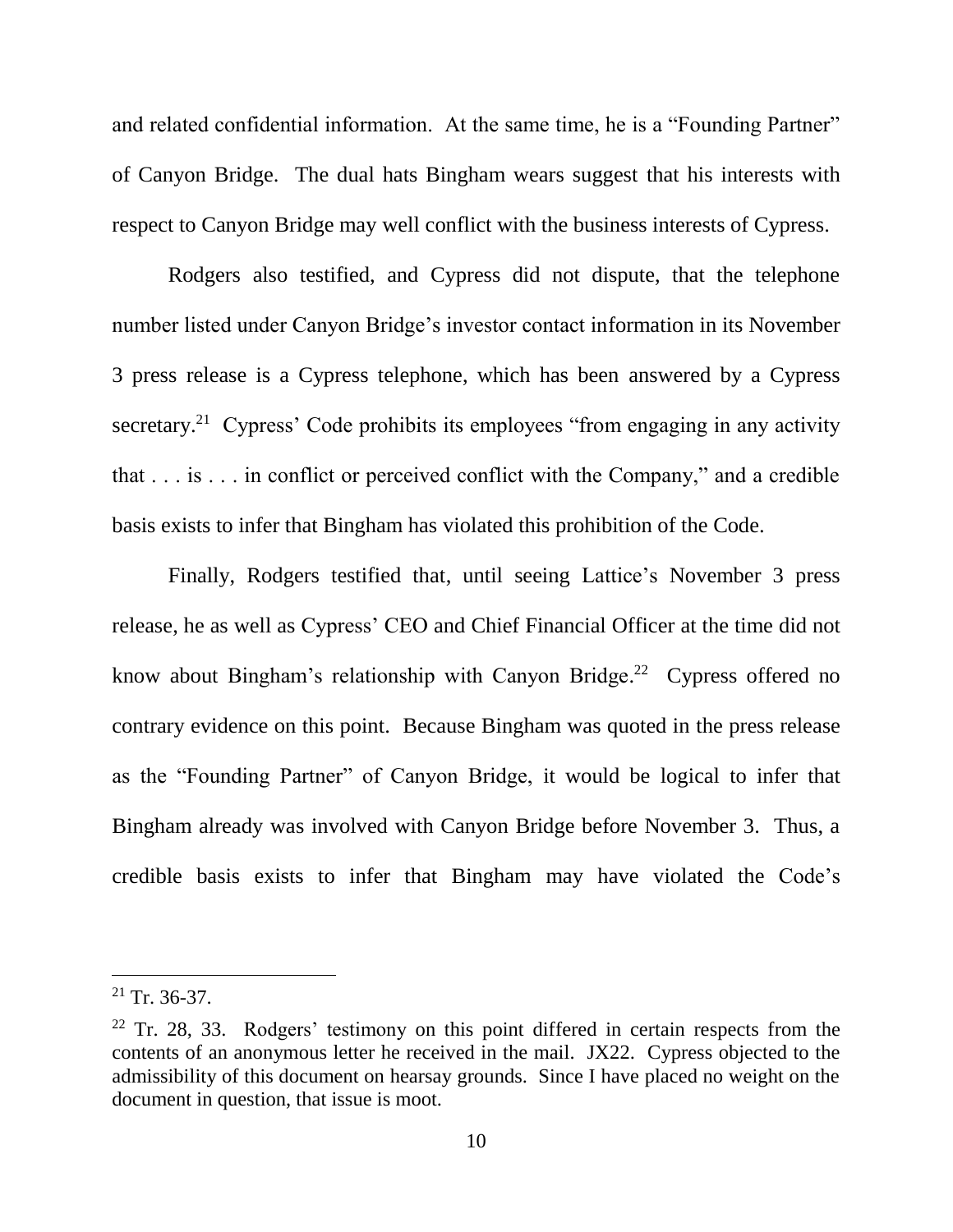requirement to "disclose to the Company any interest that [he has] that may conflict with the business of the Company."

# **B. Cypress' Challenges to the Purpose of the Demand Are Without Merit**

Relying on this Court's decision in *Southeastern Pennsylvania Transportation Authority v. AbbVie*, Cypress argues that because Cypress has a Section 102(b)(7) exculpatory provision in its certificate of incorporation, "to establish a proper purpose to inspect the Company's books and records, Rodgers must set forth a credible basis to believe that *the Board* breached its duty of loyalty or acted in bad faith."<sup>23</sup> According to Cypress, Rodgers cannot make this showing because his allegations of misconduct focus on Bingham, and he has not provided any evidence of a non-exculpated breach of duty by a majority of Cypress' directors. Cypress' reliance on *AbbVie* is misplaced.

In *AbbVie*, the Court found that certain stockholders of AbbVie, Inc. were not entitled to conduct a Section 220 inspection because they had failed to demonstrate a credible basis to infer that AbbVie's directors had breached a nonexculpated duty in connection with their approval of a substantial breakup fee that the company ended up paying when it withdrew from a proposed merger with Shire plc for tax reasons. The Court observed that, "[t]here are a number of acceptable reasons why stockholders may seek to investigate corporate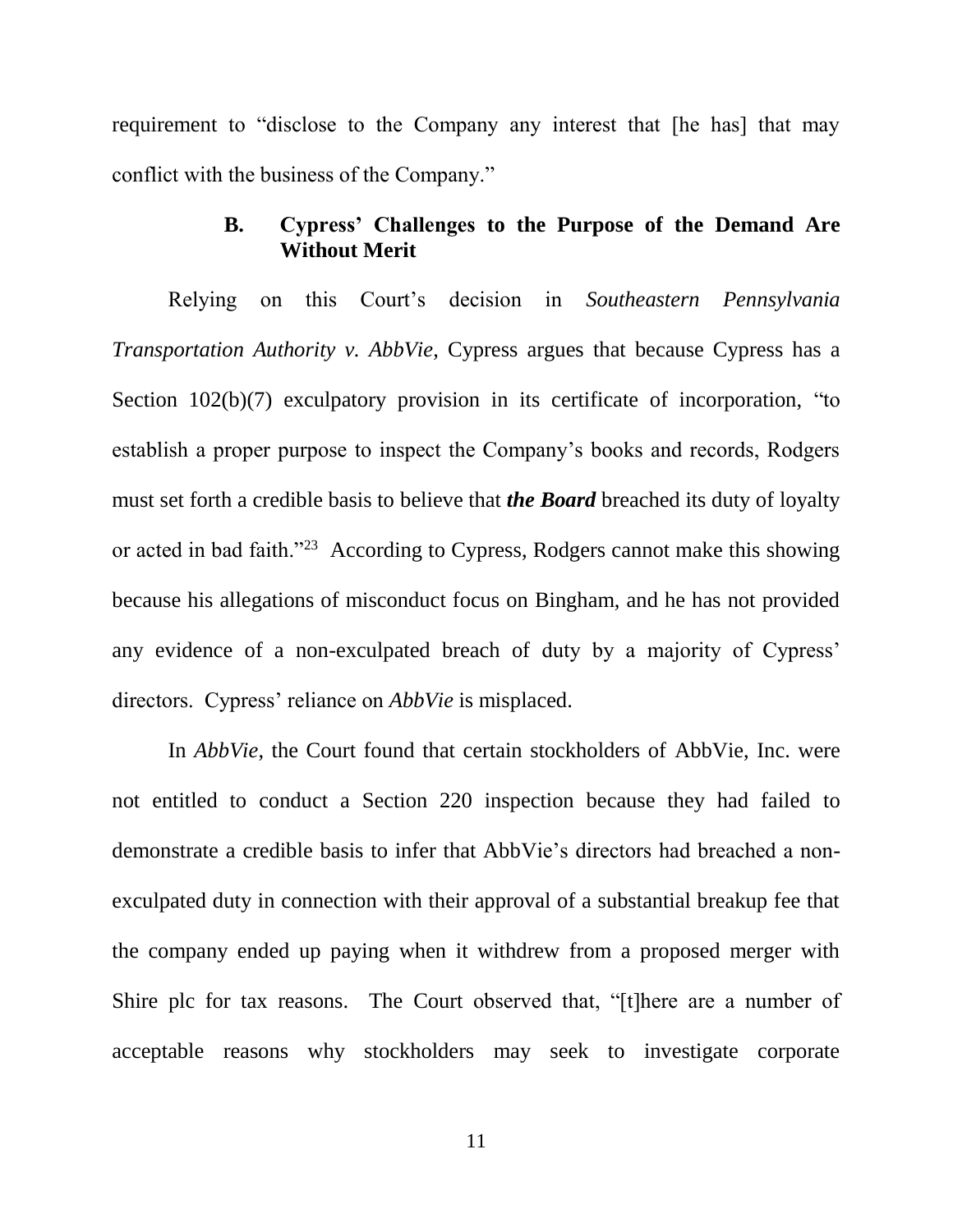wrongdoing—they may seek to institute possible derivative litigation, or they may seek an audience with the board to discuss reforms or, failing in that, they may prepare a stockholder resolution for the next annual meeting, or mount a proxy fight to elect new directors."<sup>24</sup> Critically, in finding that the plaintiffs were not entitled to conduct the requested inspection, the Court expressly found that initiating derivative litigation was "the *sole motivation* for the Plaintiffs' investigations into corporate wrongdoing among AbbVie's directors and officers." 25 That is not the case here.

Unlike in *AbbVie*, I find here that the pursuit of derivative litigation is *not* Rodgers' sole motivation for investigating wrongdoing. Rodgers' Demand states several purposes, including his desire "to communicate with stockholders of the Company regarding matters of common interest," to "evaluate the suitability of all current members of the Board to continue serving as directors of the Company," and "to evaluate possible litigation or other corrective measures."<sup>26</sup>

<sup>23</sup> Cypress' Pre-Trial Answering Br. 10 (emphasis added).

<sup>24</sup> *Se. Pa. Transp. Auth. v. AbbVie, Inc.*, 2015 WL 1753033, at \*11 (Del. Ch. Apr. 15, 2015).

<sup>25</sup> *AbbVie*, 2015 WL 1753033, at \*12 (emphasis added). The Court in *AbbVie* further stated that nothing in its decision "should be read to hold that directors' breaches of exculpated duties can never be a basis to support a Section 220 request *on grounds other than pursuit of derivative litigation*." *Id.* at \* 13 n.107 (emphasis added).

 $26$  JX24 at 2.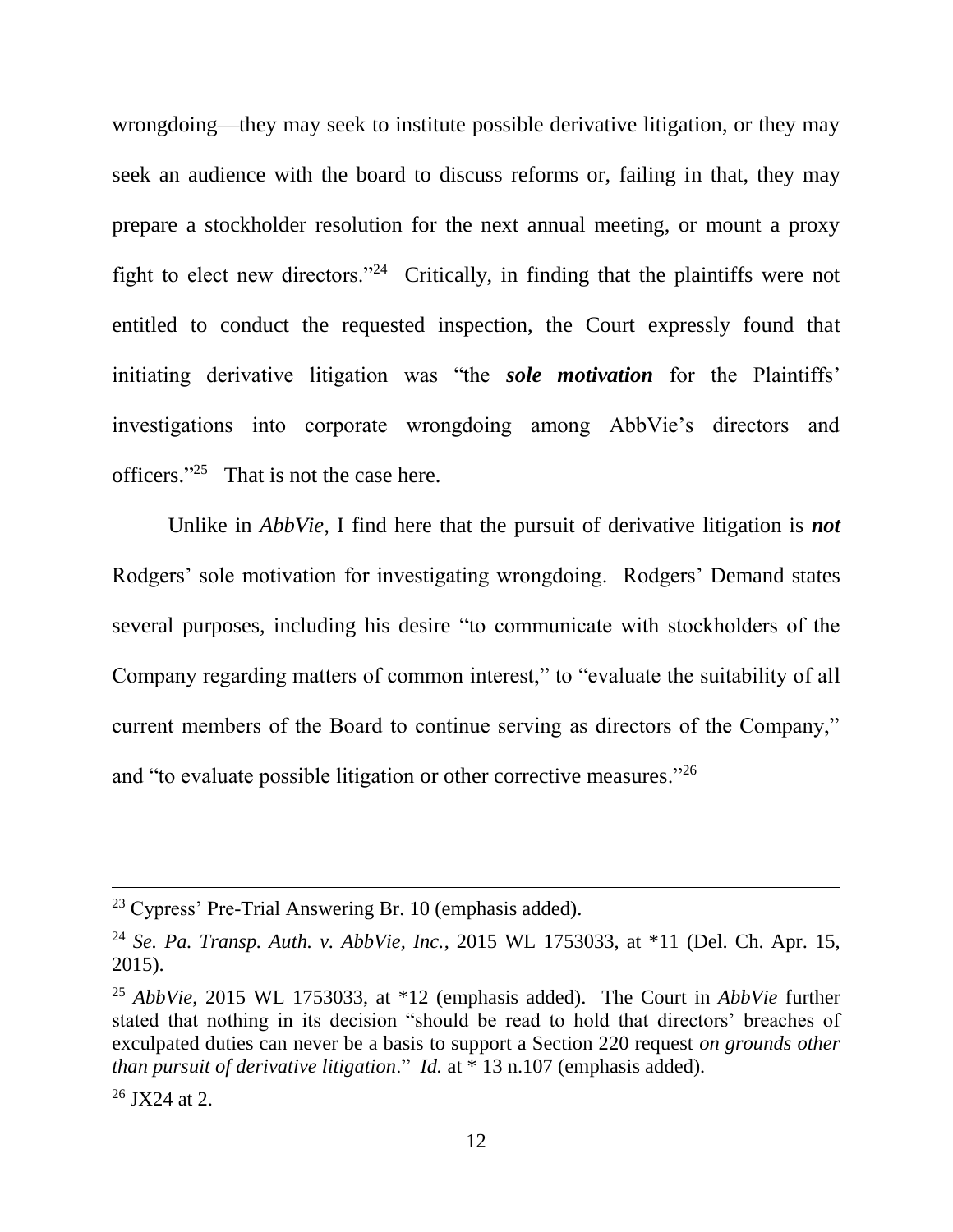The record supports that these other purposes are genuine. For example, before making his Demand, Rodgers twice communicated with the Cypress board privately in an effort to address his concerns about the company's continued expenditure of funds on the Executive Chairman position, and about the apparent conflicts of interest arising from Bingham's involvement with Canyon Bridge.<sup>27</sup> Rodgers, a significant stockholder who would have no apparent reason to hurt the company, also testified credibly that, depending on what he discovered as a result of his Demand, he hoped to pursue further dialogue with the board to work out resolutions outside of litigation.<sup>28</sup> In sum, because Rodgers has demonstrated credible bases to infer wrongdoing by Bingham and a genuine desire to pursue corrective actions outside of derivative litigation, it is irrelevant whether Rodgers has established a credible basis to infer a non-exculpated breach of fiduciary duty by any of the other members of Cypress' board.

Cypress also argues that investigating wrongdoing is not Rodgers' actual purpose for making his Demand. According to Cypress, the real reasons for Rodgers' Demand is to exact revenge against Bingham, and to serve as an impermissible tactic in furtherance of his proxy contest. $29$ 

<sup>27</sup> *See* Tr. 40-44; JX14; JX121.

 $28$  Tr. 49-50.

 $29$  Tr. 163, 166.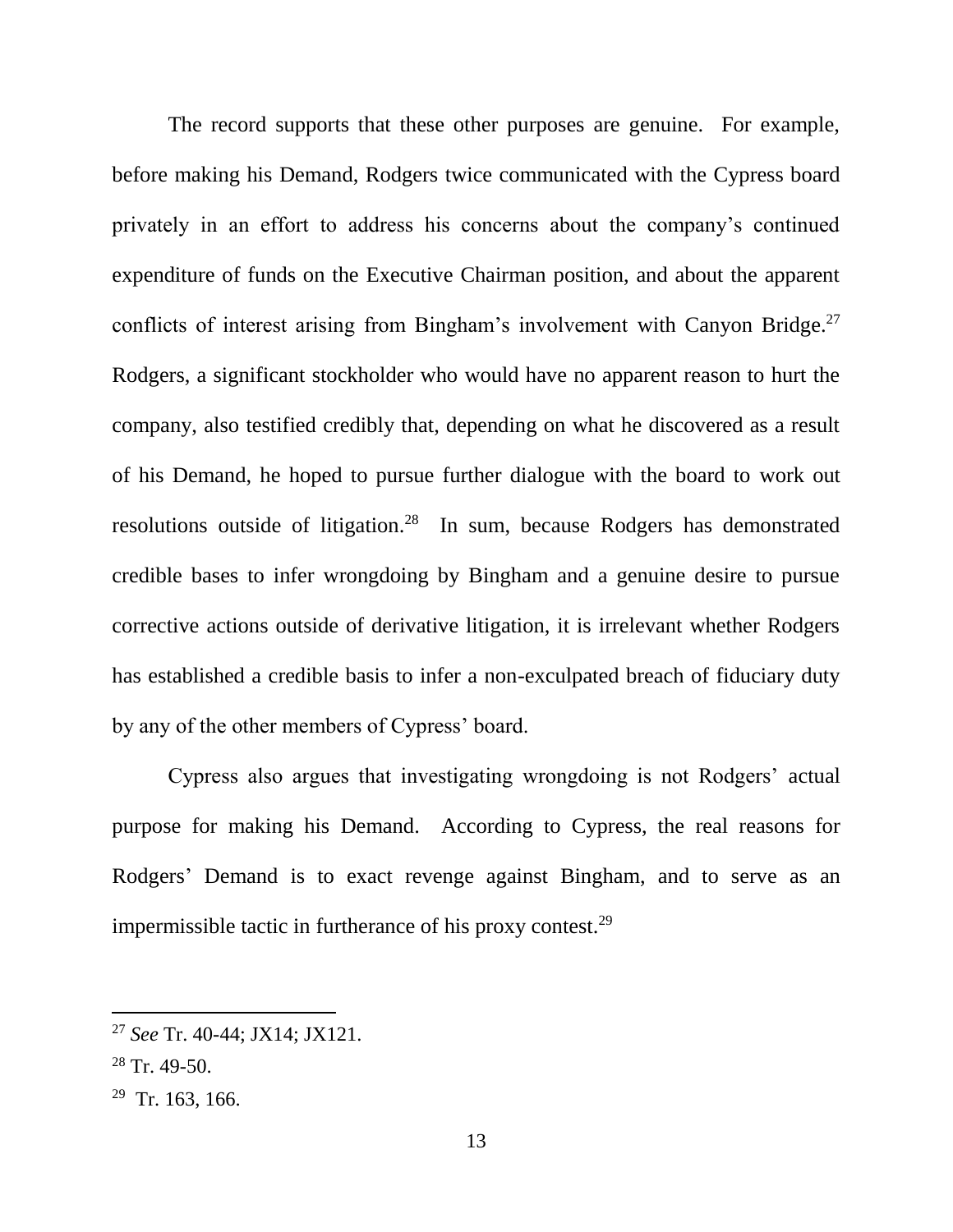In *Pershing Square, L.P. v. Ceridian Corp.*, then-Chancellor Chandler held

that:

A corporate defendant may resist demand where it shows that the stockholder's stated proper purpose is not the actual purpose for the demand. This showing is not made where a secondary improper purpose exists. Instead, in order to succeed, the defendant must prove that the plaintiff pursued its claim under false pretense, and its primary purpose is indeed improper. Such a showing is fact intensive and difficult to establish.<sup>30</sup>

Based on Rodgers' testimony, which I generally found to be highly credible, and the other evidence of record, I am not convinced that Rodgers' actual purpose is to pursue a personal vendetta against Bingham. As this Court has observed, "our courts have given credence to such [personal animosity] defenses only where it is evident from the facts on the record that the plaintiff's actual, predominating, purpose is something unrelated to the plaintiff's purpose as a stockholder."<sup>31</sup> The evidence here does not support such a conclusion.

As to the proxy contest, Rodgers testified at trial that he "did not file this action for the purpose of [the] proxy contest," and that this action "is not a part of [his] strategy in the proxy contest."<sup>32</sup> In his preliminary proxy statement filed on March 7, 2017, he further stated that:

<sup>30</sup> *Pershing Square, L.P. v. Ceridian Corp.*, 923 A.2d 810, 817 (Del. Ch. 2007).

<sup>31</sup> *Sutherland v. Dardanelle Timber Co.*, 2006 WL 1451531, at \*9 (Del. Ch. May 16, 2006).

 $32$  Tr. 96.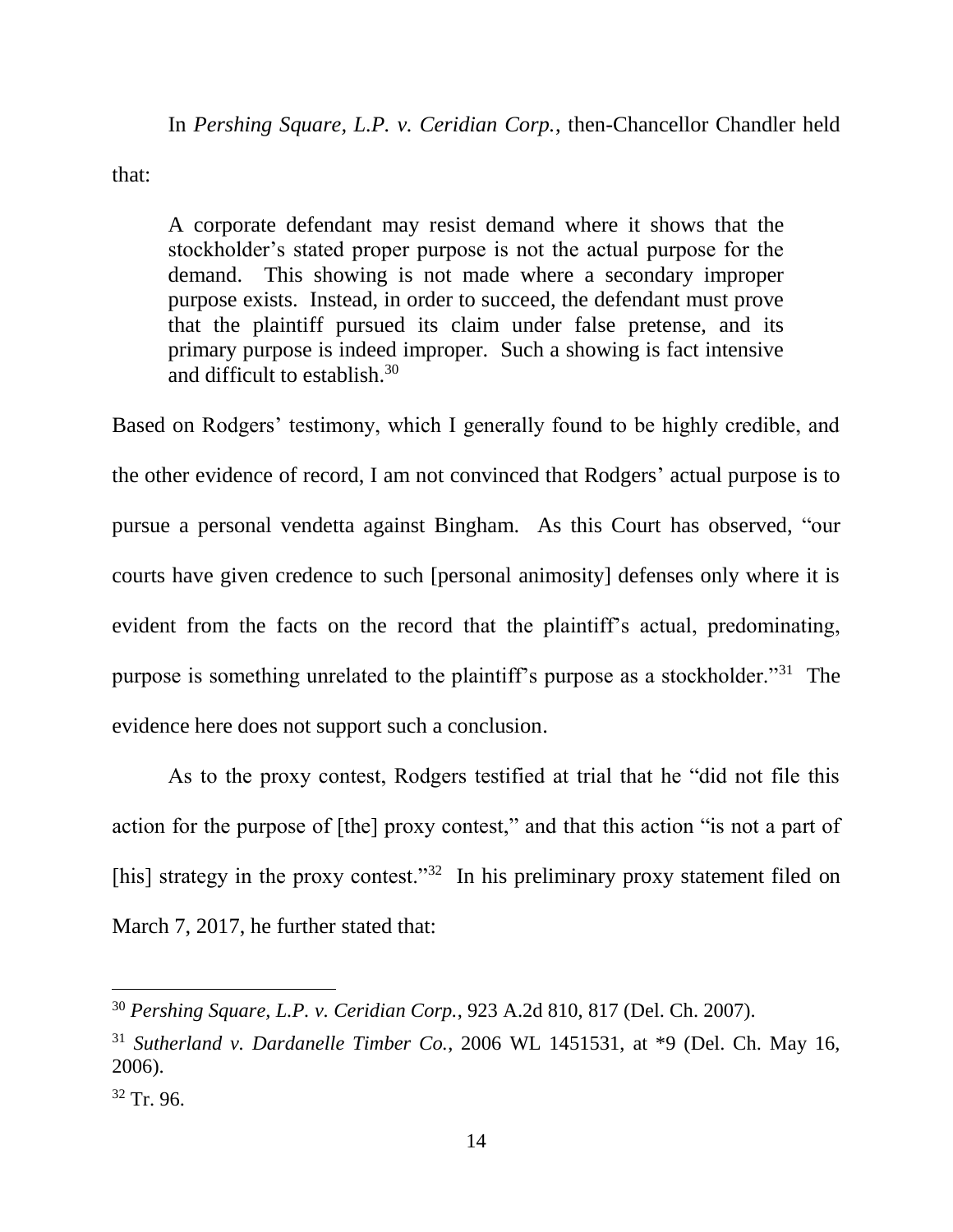My efforts to address these matters privately have met no success, so I had to submit a demand letter . . . for the Company's books and records to obtain further information. Despite my request . . . , the Board has refused to provide the requested information.

It was against this background that I felt I had no choice but to file the required papers to nominate Messrs. McCranie and Martino for election to the Cypress Board.<sup>33</sup>

Rodgers similarly testified at trial that the proxy contest was the result of Cypress' refusal of his Demand, not the other way around.<sup>34</sup> In my view, Rodgers' Demand and the proxy contest appear to be parallel efforts to address the same perceived misconduct, but Cypress has not sustained its burden to prove that Rodgers' actual purpose for making the Demand was to aid his proxy contest in an improper manner.

Although I conclude that Rodgers' ongoing proxy contest against Cypress does not bar him from inspecting Cypress' books and records, that does not mean Rodgers may freely use Cypress' confidential information in his proxy contest. In *Disney v. Walt Disney Co.*, then-Vice Chancellor Lamb explained that there is a "presumption that the production of nonpublic corporate books and records to a stockholder making a demand pursuant to Section 220 should be conditioned upon a reasonable confidentiality order."<sup>35</sup> The *Disney* Court commented that it would

<sup>33</sup> JX132 at 3.

 $34$  Tr. 48-49.

<sup>35</sup> *Disney v. Walt Disney Co.*, 857 A.2d 444, 447 (Del. Ch. 2004).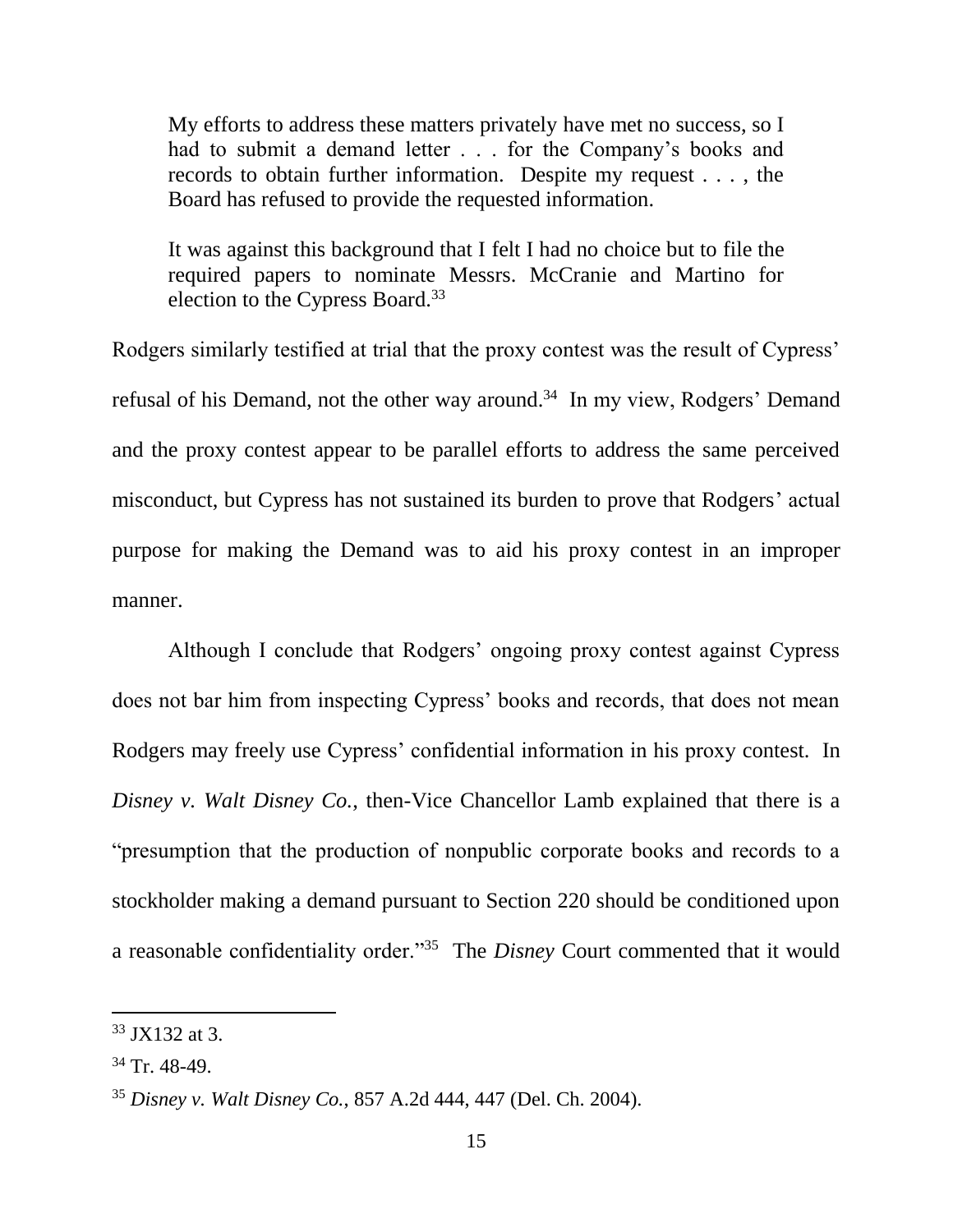"entertain an application for relief from a Section 220 confidentiality agreement" for purposes of allowing information to be used in an active proxy solicitation, but it emphasized that "the burden on the moving party would be heavy." <sup>36</sup>

A confidentiality order is in place in this case. Consistent with the Court's decision in *Disney*, the documents to be produced in response to the Demand (discussed below) will be produced subject to the terms of that order. If Rodgers believes that the company has designated a document confidential or highly confidential improperly, or that there is otherwise a legitimate basis for permitting the public disclosure of information produced in response to the Demand, the parties should confer in good faith immediately to resolve the matter, and only then seek the Court's assistance, if necessary.

### **C. The Scope of the Production**

The Demand seeks eighteen categories of documents. Categories 10 and 11 have been satisfied.<sup>37</sup> Categories 12-18 concern stocklist materials. Cypress produced certain stocklist materials to Rodgers in March, and has agreed to produce updated stocklist materials to him upon request on the condition that he reimburses the company for the associated costs.<sup>38</sup> That leaves categories 1-9.

<sup>36</sup> *Id.* at 448-49.

<sup>37</sup> *See* Tr. 91-92; JX11 at 1-2.

<sup>&</sup>lt;sup>38</sup> Given that the parties are engaged in an active proxy contest, those materials should be provided promptly when requested to ensure a level playing field. *See Hatleigh Corp. v.*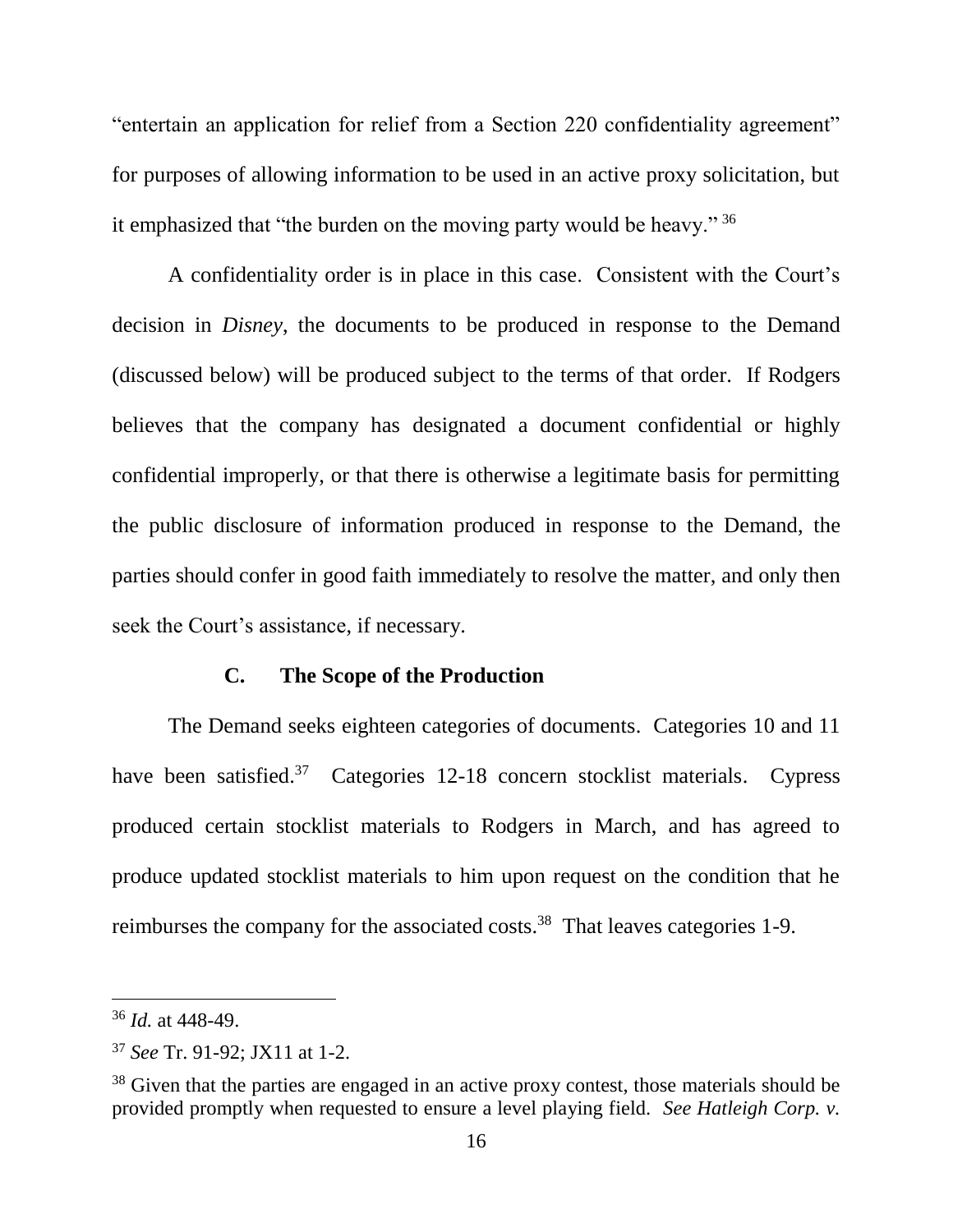Categories 1-9 each seek "[a]ll documents provided to the Board, Senior Management (meaning the Company's Chief Executive Officer, Chief Financial Officer, Chief Legal Officer, or Chief Technical Officer), and/or any members of the Board or Senior Management relating to or referencing:"

- 1. Bingham's employment by, or affiliation with, Canyon Bridge or any entities related to Canyon Bridge.
- 2. Bingham's employment by, or affiliation with, any competitor of the Company other than Canyon Bridge.
- 3. Canyon Bridge's affiliation or association with the Chinese government.
- 4. Canyon Bridge's acquisition of Lattice.

- 5. A potential acquisition of Lattice by the Company.
- 6. Canyon Bridge's acquisition of, or intent to acquire, any other semiconductor-related entity.
- 7. Bingham's compliance with the Code, including without limitation Board minutes, Board committee minutes, and notes of discussions (whether formal or informal) between or among the Chairman of the Audit Committee, the Executive Chairman, and any other Board Members or Senior Management.
- 8. Any proposed or actual amendments or modifications to the Code.

*Lane Bryant, Inc.*, 428 A.2d 350, 354-55 (Del. Ch. 1981) ("Once having established a proper purpose, a stockholder is entitled to the same lists and data relating to stockholders as is available to the corporation. To hold otherwise would be to give the corporation an unfair advantage in a proxy solicitation battle. The best interest of the stockholders requires that they quickly receive all the information generated by the competing interests.").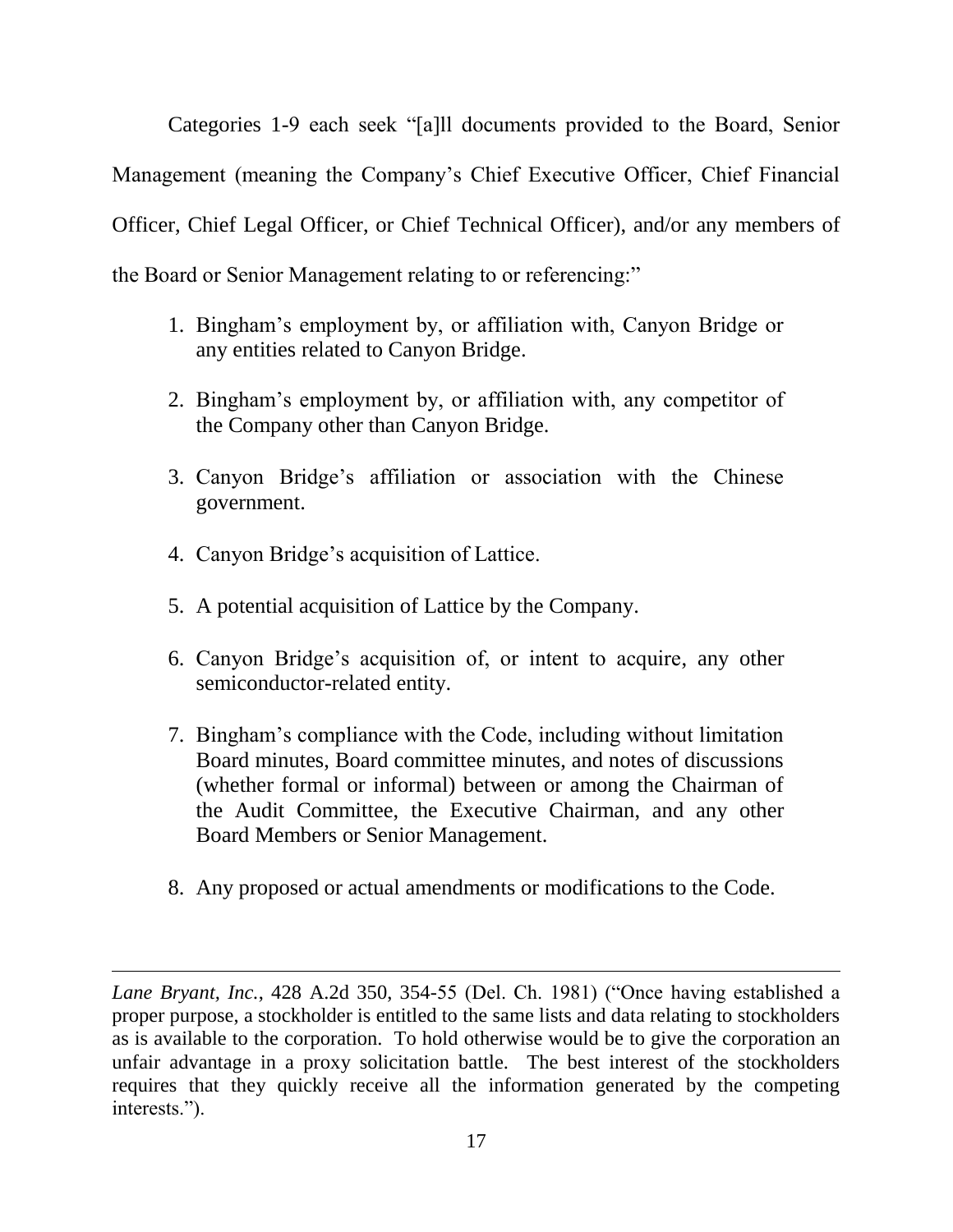9. Any waiver(s) from compliance with the Code by any member of the Board or of Senior Management.

Rodgers has established in my view that each of these categories is essential to the purposes in his Demand,<sup>39</sup> and Cypress does not seriously contend otherwise. Accordingly, subject to the qualifications discussed next, the documents requested in categories 1-9 will be produced.

During post-trial argument, Rodgers agreed to limit the time period for the documents for each category to the period from January 1, 2016 to the present. This is reasonable and will be ordered.

Two points of disagreement remain concerning (1) the scope of individuals for whom documents will be produced, and (2) whether "communications" involving these individuals must be produced.

On the first issue, Cypress contends that Rodgers only should receive documents provided to Cypress' directors, and not those that were provided to members of Senior Management, as defined in the Demand. Rodgers, on the other hand, requests documents that were provided to Cypress' directors as well as its CFO, who is not a director, because the CFO has certain responsibilities under the

 $39$  "A shareholder who has discharged his burden of showing his entitlement to a Section 220 inspection must also satisfy an additional burden—to show that the specific books and records he seeks to inspect are essential to the accomplishment of the stockholder's articulated purpose for the inspection." *Espinoza v. Hewlett-Packard Co.*, 32 A.3d 365, 371 (Del. 2011). "A document is essential for Section 220 purposes if, at a minimum, it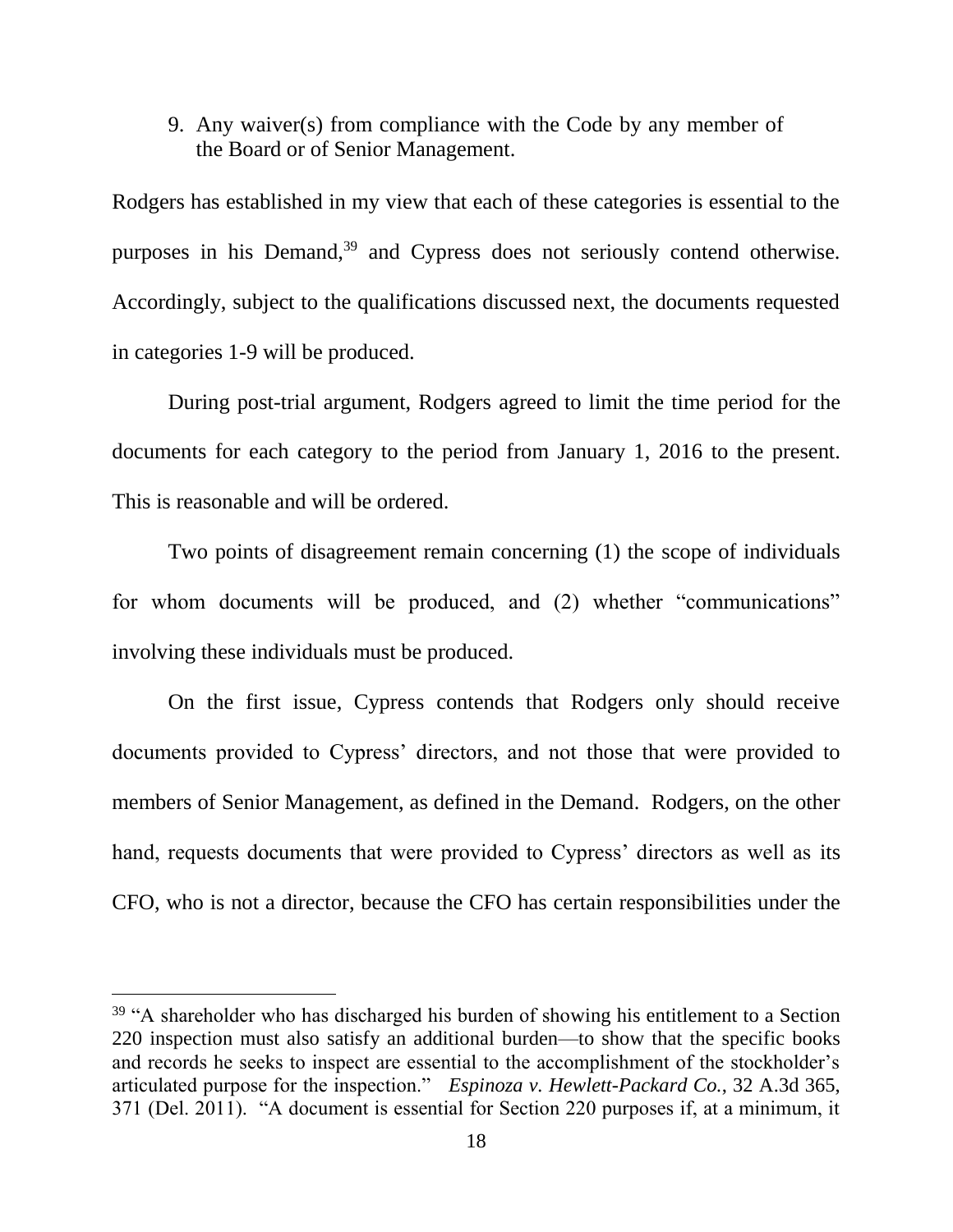Code that are relevant to the purposes in his Demand. I agree with Rodgers that documents provided to the CFO—which were specifically requested in the Demand—are essential to Rodgers' purposes and should be produced along with documents that were provided to the board or any of its members individually.

On the second issue, Rodgers seeks to expand his inspection to include "communications involving any of the directors" and the CFO concerning the topics in categories  $1-9.^{40}$  Cypress objects, noting that the Demand did not seek such "communications." I agree with Cypress, with one qualification. Because the Demand did not seek "communications involving" the directors or others, I will not allow Rodgers to expand the scope of his requested inspection now. In other words, consistent with the Demand, Cypress is only required to produce documents "provided to" the board or any of its members individually, as well as the CFO, concerning each of the topics in categories 1-9.

The one qualification is that category 7 specifically seeks "notes of discussions (whether formal or informal) between or among the Chairman of the Audit Committee, the Executive Chairman, and any other Board Members or Senior Management" concerning Bingham's compliance with the Code. These

addresses the crux of the shareholder's purpose, and if the essential information the document contains is unavailable from another source." *Id.* at 371-72.

<sup>40</sup> *See* Tr. 178; Letter from Abrams & Bayliss LLP dated Apr. 13, 2017.